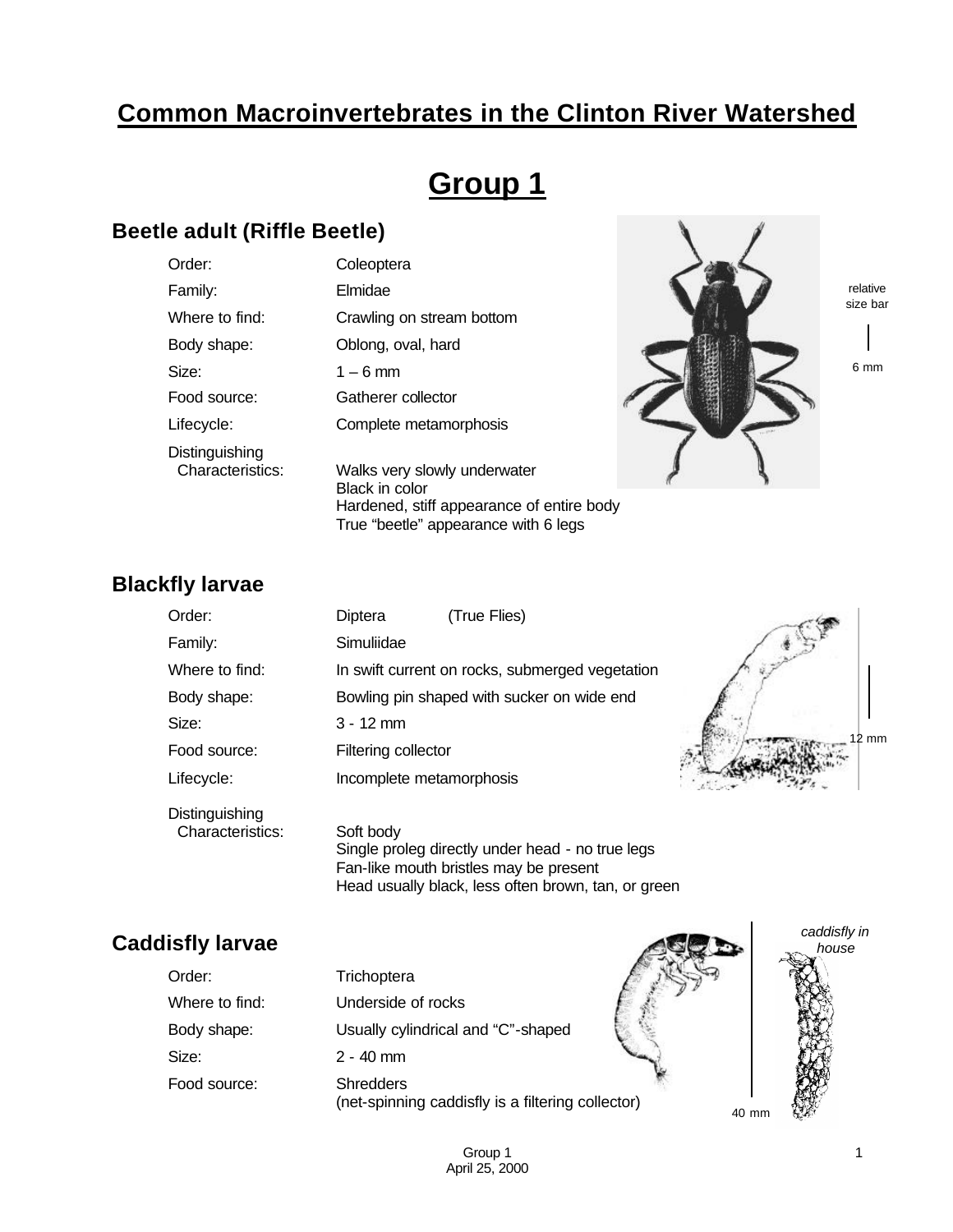| Lifecycle:                         | Complete metamorphosis                                                                                                                                                                                                                |
|------------------------------------|---------------------------------------------------------------------------------------------------------------------------------------------------------------------------------------------------------------------------------------|
| Distinguishing<br>Characteristics: | Usually found in houses made of pebbles, wood, or sticks<br>Abdomen ends in 2 prolegs, each with a claw<br>May have darker, harder plates on top of thorax<br>Some form nets at end of house to collect food (net-spinning caddisfly) |

## **Gilled Snail**

| Phylum:                            | Mollusca                                                                                                                                                      |       |
|------------------------------------|---------------------------------------------------------------------------------------------------------------------------------------------------------------|-------|
| Class:                             | Gastropoda                                                                                                                                                    |       |
| Where to find:                     | Grazing on a variety of substrate                                                                                                                             |       |
| Body shape:                        | Hard, spiraled shell                                                                                                                                          | 70 mm |
| Size:                              | $2 - 70$ mm                                                                                                                                                   |       |
| Food source:                       | Grazer                                                                                                                                                        |       |
| Lifecycle:                         |                                                                                                                                                               |       |
| Distinguishing<br>Characteristics: | With point held up, opening is on your right and faces you<br>$(right = good = gilled)$<br>Shells coiling in one plane are counted as a Pouch Snail (Group 3) |       |

## **Hellgrammites larvae (Dobsonfly and Fishfly)**

Respire via gills

| Order:                             | Megaloptera                                                                            |
|------------------------------------|----------------------------------------------------------------------------------------|
| Family:                            | Corydalidae                                                                            |
| Where to find:                     | Soft substrate; soft, rotting logs and stumps                                          |
| Body shape:                        | Long and slightly flattened                                                            |
| Size:                              | 10 - 65 mm                                                                             |
| Food source:                       | Predator                                                                               |
| Lifecycle:                         | $2 - 5$ years                                                                          |
| Distinguishing<br>Characteristics: | 7 - 8 pairs of lateral filaments on abdomen<br>3 pair of well-developed legs on thorax |

65 mm

**Mayfly nymph**

| Order:         | Ephemeroptera           |
|----------------|-------------------------|
| Where to find: | Underside of rocks      |
| Body shape:    | Elongated and flattened |
| Size:          | $3 - 20$ mm             |
| Food source:   | Gathering collector     |



Abdomen ends in pair of short, spiny prolegs, each with 2 hooks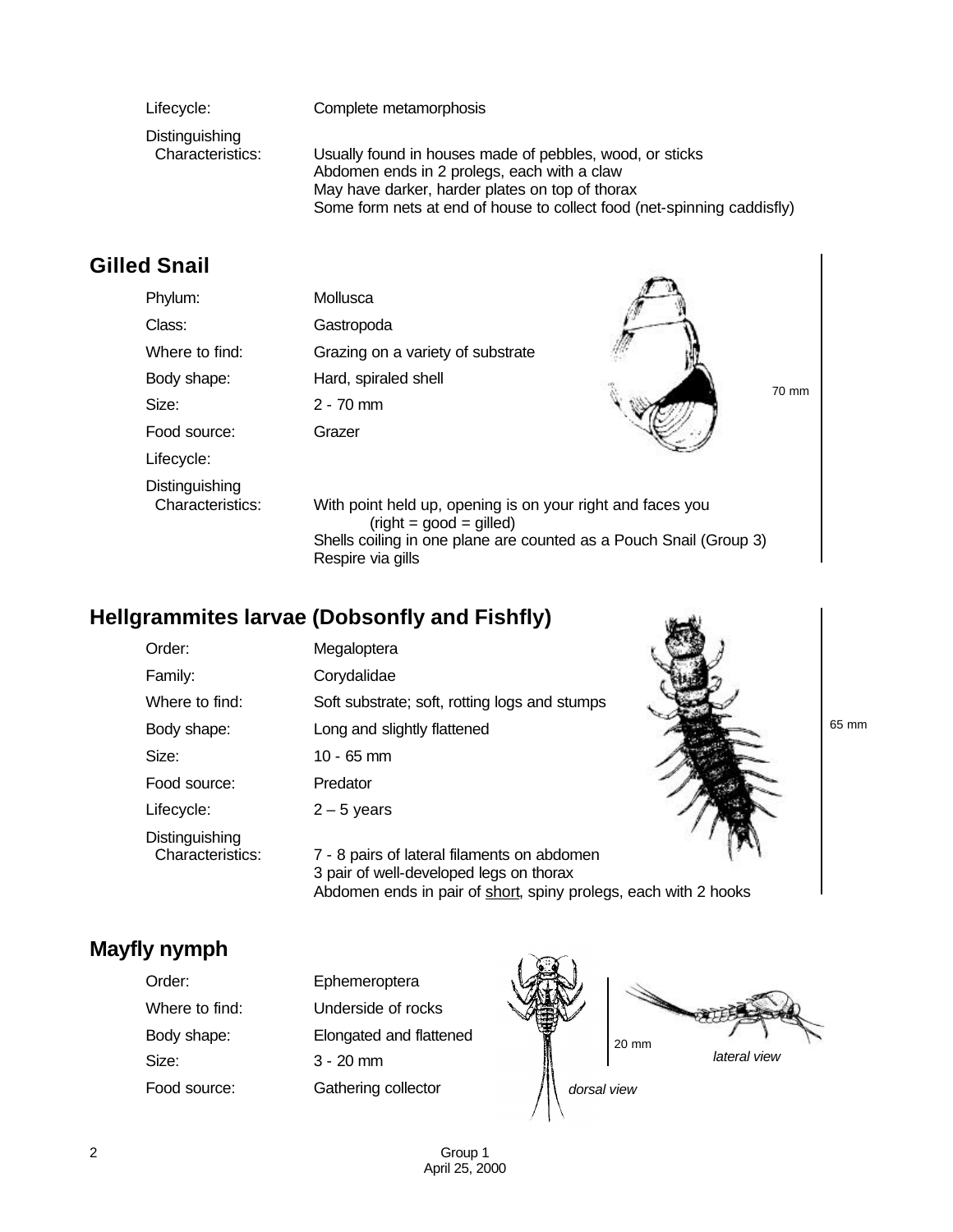Lifecycle: Incomplete metamorphosis Larval development lasts 3 months to 3 years

Distinguishing<br>Characteristics:

Abdomen ends in three filamentous tails (some species have two) Feathery gills line sides of abdomen 1 tarsal claw

### **Stonefly nymph**

| UWIWII JIYIIIPII |                                                                            |       |
|------------------|----------------------------------------------------------------------------|-------|
| Order:           | Plecoptera                                                                 | 35 mm |
| Where to find:   | Underside of rocks                                                         | adult |
| Body shape:      | Elongated                                                                  |       |
| Size:            | $5 - 35$ mm                                                                |       |
| Food source:     | Predator or shredder                                                       |       |
| Lifecycle:       | Incomplete metamorphosis                                                   |       |
|                  | 3 months to 3 years                                                        |       |
| Distinguishing   |                                                                            |       |
| Characteristics: | Abdomen ends in two tails<br>No gills visible on abdomen<br>2 tarsal claws |       |

#### **Water penny beetle larvae**

Distinguishing<br>Characteristics:

| Order:         | Coleoptera                 |
|----------------|----------------------------|
| Family:        | Psephenidae                |
| Where to find: | Stones and other substrate |
| Body shape:    | <b>Disk</b>                |
| Size:          | $3 - 5$ mm                 |
| Food source:   | Scraper, grazer            |
| Lifecycle:     |                            |

Brown, black, or tan colored Often difficult to remove



*view*

*ventral view*

**Alderfly larvae**

| Order:         | Meglaoptera                                              |
|----------------|----------------------------------------------------------|
| Family:        | Sialidae                                                 |
| Where to find: | Underside of rocks, leaf-pack,<br>overhanging vegetation |
| Body shape:    | Elongated and slightly flattened                         |



**Group 2**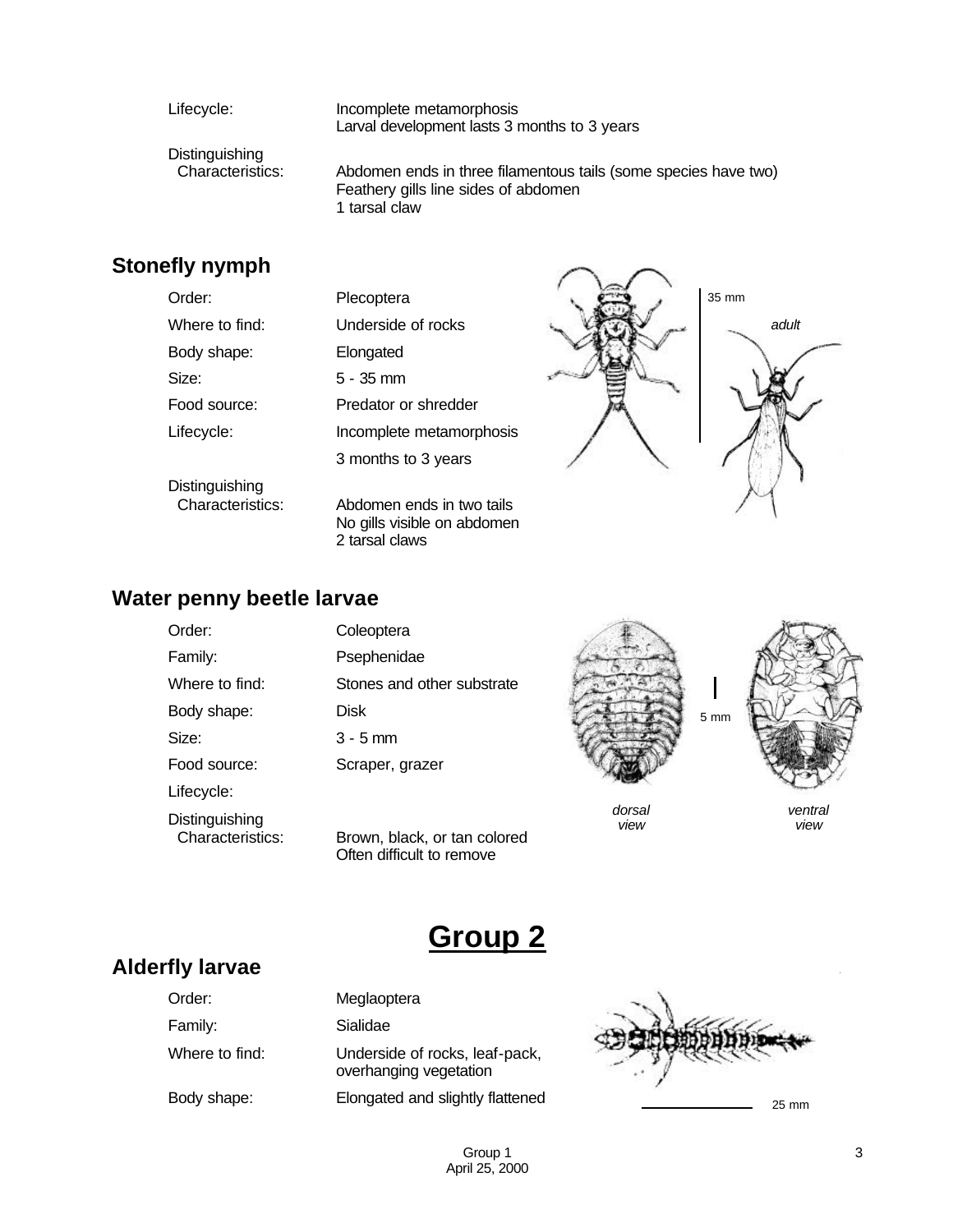| Size:                              | 1 - 25 mm                                                                                                                                                                                  |
|------------------------------------|--------------------------------------------------------------------------------------------------------------------------------------------------------------------------------------------|
| Food source:                       | Predator                                                                                                                                                                                   |
| Lifecycle:                         | $1 - 4$ years                                                                                                                                                                              |
| Distinguishing<br>Characteristics: | 7 pairs of lateral filaments on abdomen<br>3 pairs well-developed legs on thorax<br>Very similar to Hellgrammites, but alderfly abdomen ends in long, thin,<br>branched tail with no hooks |

### **Aquatic Beetle larvae**

| Order:                             | Coleoptera                                                                    |                                                                                                                                                                                                                                             | dorsal view  |
|------------------------------------|-------------------------------------------------------------------------------|---------------------------------------------------------------------------------------------------------------------------------------------------------------------------------------------------------------------------------------------|--------------|
| Where to find:                     |                                                                               |                                                                                                                                                                                                                                             |              |
| Body shape:                        | <b>Diverse</b>                                                                |                                                                                                                                                                                                                                             | 60 mm        |
| Size:                              | $2 - 60$ mm                                                                   |                                                                                                                                                                                                                                             |              |
| Food source:                       | Predator                                                                      |                                                                                                                                                                                                                                             | ventral view |
| Lifecycle:                         | $6 - 8$ months                                                                |                                                                                                                                                                                                                                             |              |
| Distinguishing<br>Characteristics: | Distinct head with well developed chewing mouth parts<br>like the dobsonflies | Body is long with many segments and relatively hard and stiff<br>May be confused with dobsonflies and alderflies, but never ends with hooks<br>المعمل ورويرها بامور ومسعول بالمواطن المواليون المتلومة والشربان المومر باسور وملحوله بروايا |              |

May also be confused with caddisflies, but caddisfly larvae only have a hard covering over the first two or three segments

## **Clams**

| Class:                             | <b>Bivalvia</b>                                             |  |
|------------------------------------|-------------------------------------------------------------|--|
| Where to find:                     | Attached to substrate                                       |  |
| Body shape:                        | Two shells attached by a hinge                              |  |
| Size:                              | Varies                                                      |  |
| Food source:                       | Filtering collector                                         |  |
| Lifecycle:                         |                                                             |  |
| Distinguishing<br>Characteristics: | Only live clams may be counted in determining water quality |  |

# **Cranefly larvae**

| Order:         | Diptera (True Flies)                           |
|----------------|------------------------------------------------|
| Family:        | Tipulidae                                      |
| Where to find: | Under rocks, overhanging vegetation, leaf-pack |
| Body shape:    | Caterpillar-like and segmented                 |

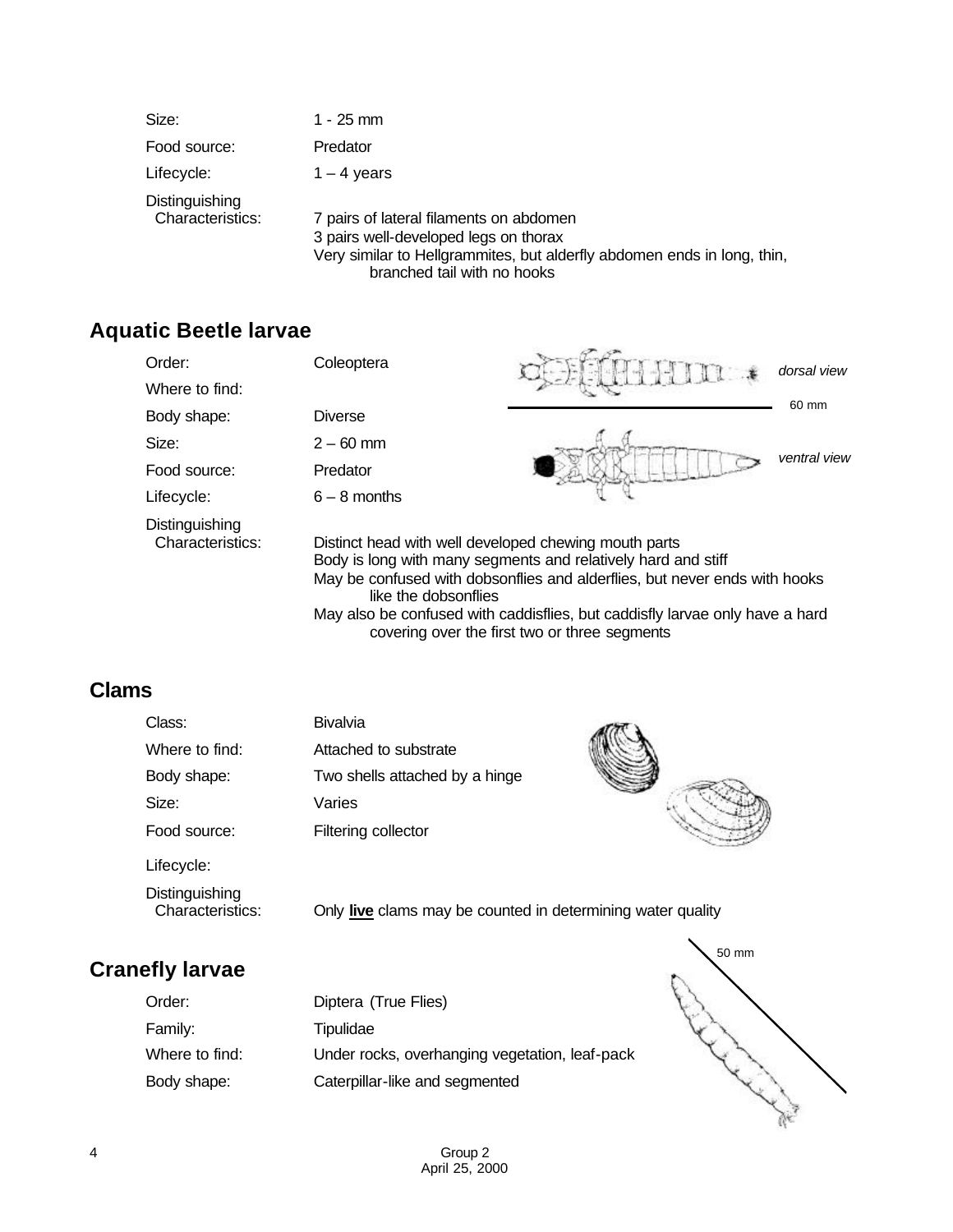| Size:            | $10 - 100$ mm                                                                                                                                                                                                                                                              |
|------------------|----------------------------------------------------------------------------------------------------------------------------------------------------------------------------------------------------------------------------------------------------------------------------|
| Food source:     | Shredder                                                                                                                                                                                                                                                                   |
| Lifecycle:       | Incomplete metamorphosis<br>6 weeks $-5$ years in aquatic stage                                                                                                                                                                                                            |
| Distinguishing   |                                                                                                                                                                                                                                                                            |
| Characteristics: | No true legs or wing buds<br>Prolegs may be visible as small lobes<br>Milky, light brown, or greenish in color with digestive tract often visible<br>Finger-like appendages extend from posterior end<br>If no appendages on hind end, probably a deer or horse fly larvae |

## **Crayfish**

| Order:                             | Decapoda                                                                                            |
|------------------------------------|-----------------------------------------------------------------------------------------------------|
| Family:                            | Astacidae or Cambaridae                                                                             |
| Where to find:                     | Crawling on bottom                                                                                  |
| Body shape:                        | Resembles a small lobster                                                                           |
| Size:                              | 15 mm - 150 cm                                                                                      |
| Food source:                       | Predator                                                                                            |
| Lifecycle:                         | Adults typically live 2 years (some species up to 6 years)                                          |
| Distinguishing<br>Characteristics: | Large lobster-like claws<br>Usually red, orange, brown, or dark colored<br>Eyes stand out from body |

## **Damselfly nymph**

| Damselfly nympn                    |                                                                                                                                                                                                                                                    |       |
|------------------------------------|----------------------------------------------------------------------------------------------------------------------------------------------------------------------------------------------------------------------------------------------------|-------|
| Order:                             | Odonata                                                                                                                                                                                                                                            |       |
| Suborder:                          | Zygoptera                                                                                                                                                                                                                                          |       |
| Where to find:                     | Overhanging vegetation                                                                                                                                                                                                                             |       |
| Body shape:                        | Elongated, narrow, tapering rearward                                                                                                                                                                                                               | 30 mm |
| Size:                              | $15 - 30$ mm                                                                                                                                                                                                                                       |       |
| Food source:                       | Predator                                                                                                                                                                                                                                           |       |
| Lifecycle:                         | Incomplete metamorphosis<br>$1 - 4$ years                                                                                                                                                                                                          |       |
| Distinguishing<br>Characteristics: | No gills present on sides of abdomen<br>Abdomen ends in 3 wide, oar-shaped gill-plates resembling tails<br>Large eyes and long legs<br>Grey, green, or brown in color<br>May be confused with moufling but demonified house an obdeminal aille and |       |

May be confused with mayflies, but damselflies have no abdominal gills and tails are more paddle-shaped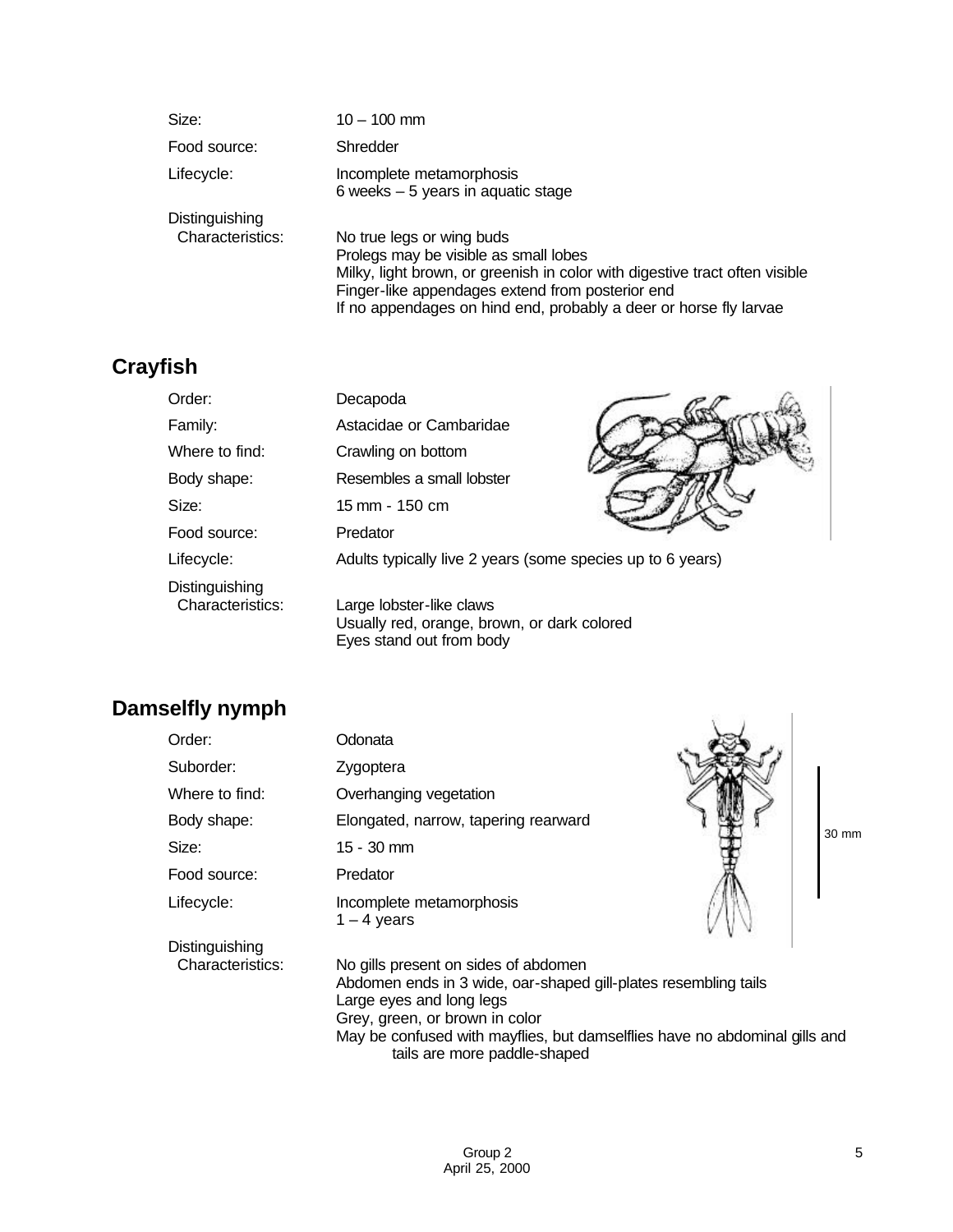## **Dragonfly nymph**

Order: Odonata Suborder: Anisoptera Size: 20 - 50 mm Food source: Predator

Where to find: **Overhanging vegetation** Body shape: Wide abdomen, oval, flattened, robust Lifecycle: Incomplete metamorphosis  $1 - 4$  years



**Distinguishing** Characteristics: Large eyes

No visible external gills Distinct mouthparts that extend to catch prey Grey, green, or brown in color Body is generally rough

## **Scud**

Class: Order: Where to find: Size: Food source: Lifecycle: Distinguishing Characteristics: Shrimp-like

| Class:         | Crustacea                          |
|----------------|------------------------------------|
| Order:         | Amphipoda                          |
| Where to find: | Overhanging vegetation             |
| Body shape:    | Flattened laterally (side to side) |
| Size:          | $5 - 20$ mm                        |
| Food source:   | Filtering collector                |
|                |                                    |

Swims on side White to clear in color Distinct black eyes

# **Group 3**

#### **Aquatic worms**

| Phylum:        | Annelida                           |
|----------------|------------------------------------|
| Class:         | Oligochaeta                        |
| Where to find: | Sediment, leaf pack, vegetation    |
| Body shape:    | Long, thin, cylindrical, segmented |
| Size:          | $1 - 30$ mm                        |
| Food source:   | Organic matter                     |



30 mm

20 mm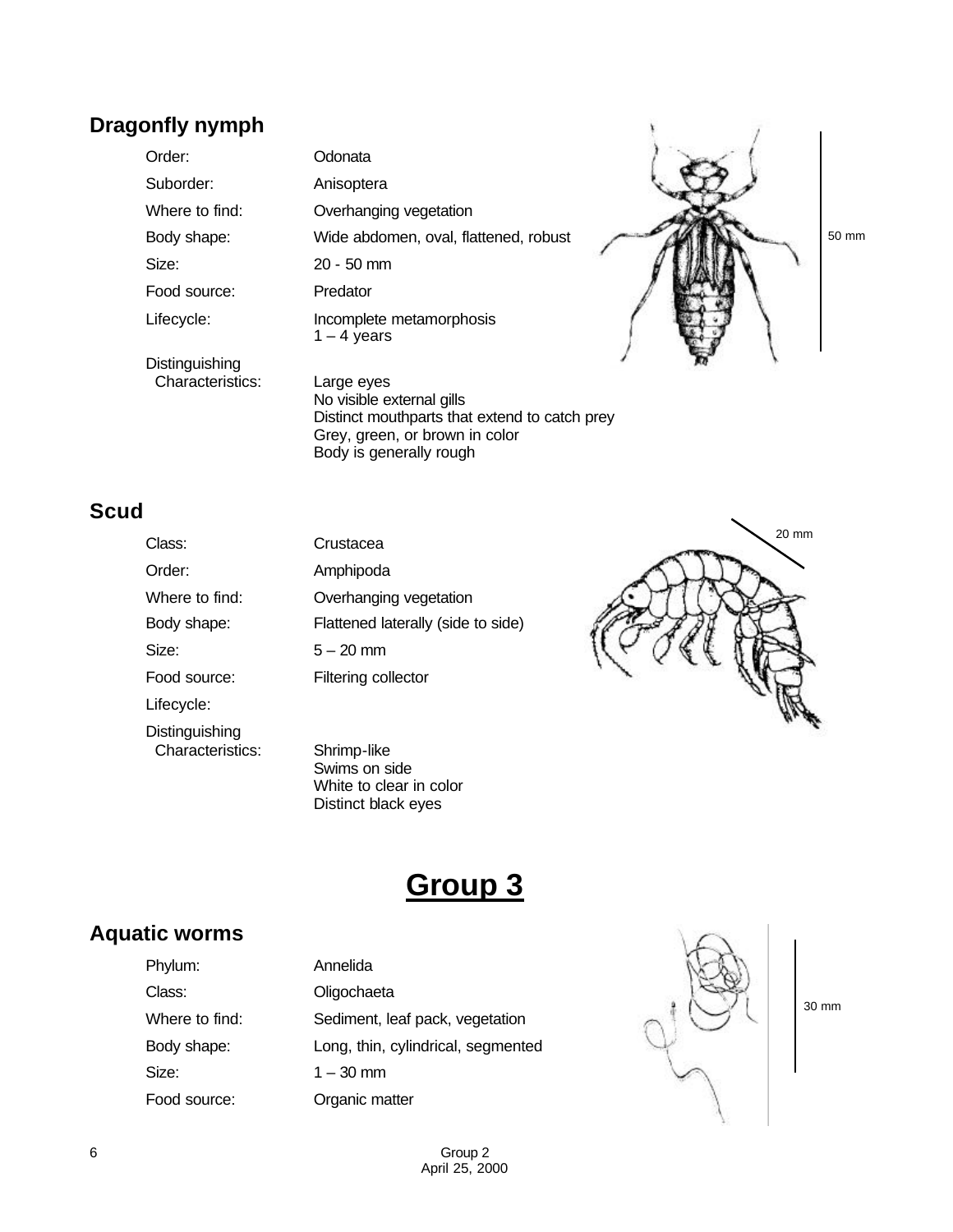Lifecycle: Varies

Distinguishing<br>Characteristics:

Similar to earthworm in appearance Red, tan, black, or brown in color

## **Leech**

| Phylum:                            | Annelida                                                                                        |       |
|------------------------------------|-------------------------------------------------------------------------------------------------|-------|
| Class:                             | Hirudina                                                                                        |       |
| Where to find:                     | Sediment, leaf pack, vegetation                                                                 |       |
| Body shape:                        | Flattened dorsoventrally (top to bottom)<br>many segments                                       | 50 mm |
| Size:                              | $5 - 100$ mm                                                                                    |       |
| Food source:                       | Predaceous, collector                                                                           |       |
| Lifecycle:                         |                                                                                                 |       |
| Distinguishing<br>Characteristics: | Anterior and posterior suckers<br>Usually much wider than aquatic worm<br>Tan to brown in color |       |

## **Midge larvae**

| Order:                             | Diptera (True Flies)                                                                                                                                                                                |       |
|------------------------------------|-----------------------------------------------------------------------------------------------------------------------------------------------------------------------------------------------------|-------|
| Family:                            | Chironomidae                                                                                                                                                                                        |       |
| Where to find:                     | Sediment, vegetation, leaf pack                                                                                                                                                                     |       |
| Body shape:                        | Cylindrical, thin, soft, and often curled                                                                                                                                                           |       |
| Size:                              | $2 - 20$ mm                                                                                                                                                                                         | 20 mm |
| Food source:                       | Gathering collector                                                                                                                                                                                 |       |
| Lifecycle:                         | Complete metamorphosis                                                                                                                                                                              |       |
| Distinguishing<br>Characteristics: | Hardened head capsule<br>No true legs<br>Anterior and posterior prolegs<br>May be bright red in color in low oxygen conditions<br>Often confused with aquatic worms, but midge has head and prolegs |       |

## **Other Diptera larvae (Watersnipe, Horse and Deer Flies)**

| Order:         | Diptera                                        |            |
|----------------|------------------------------------------------|------------|
| Where to find: | Under rocks, overhanging vegetation, leaf-pack | 50 mm      |
| Body shape:    | Caterpillar-like and segmented                 |            |
| Size:          | $10 - 250$ mm                                  |            |
| Food source:   | Shredder                                       | Watersnipe |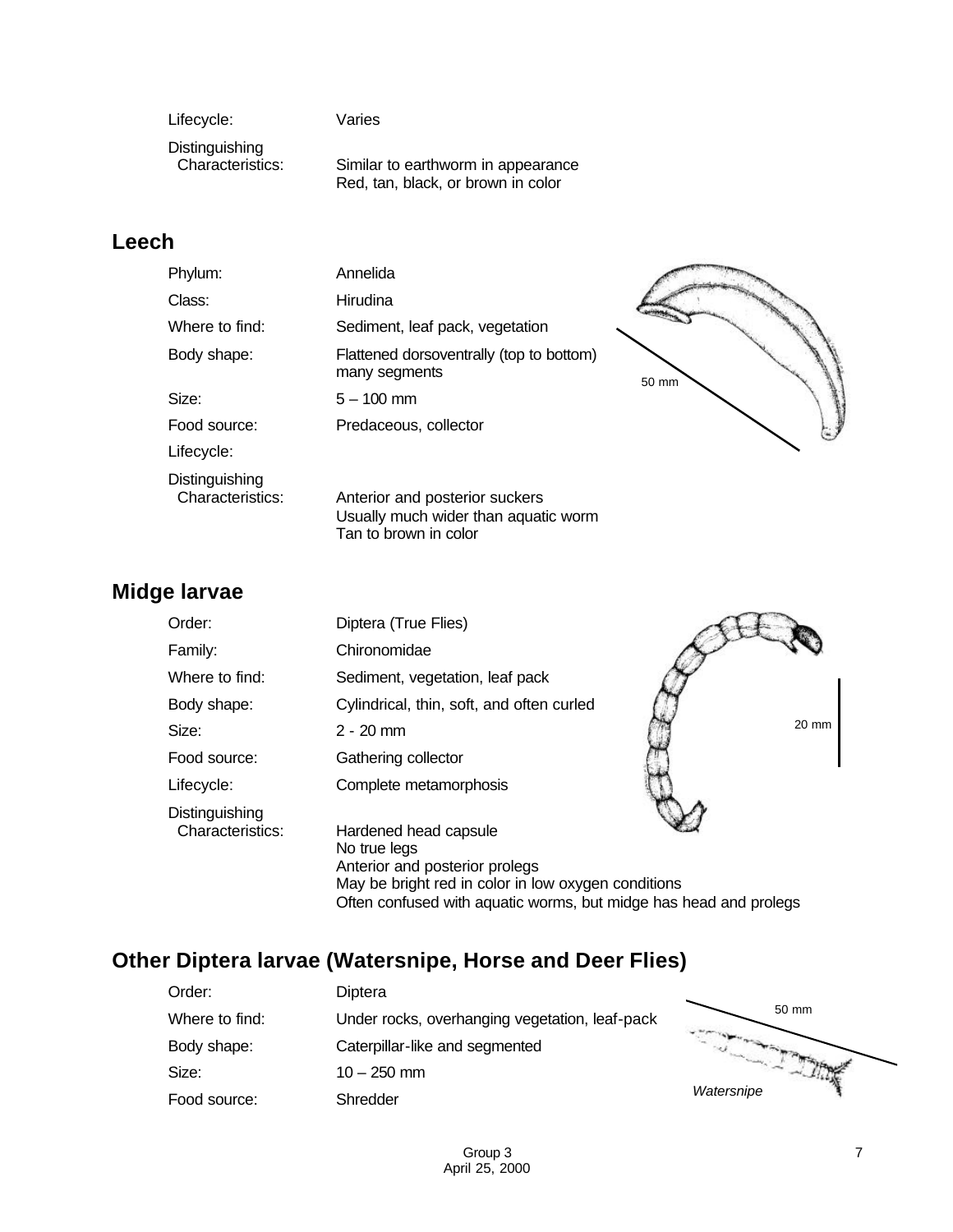| Lifecycle:                                | Complete metamorphosis                                                                                                                                                                                                                  |
|-------------------------------------------|-----------------------------------------------------------------------------------------------------------------------------------------------------------------------------------------------------------------------------------------|
| <b>Distinguishing</b><br>Characteristics: | Similar to crane fly, but body tapered on both ends with no appendages<br>No true legs on the mid-section of the body<br>Usually worm-like and segmented<br>Milky, light brown, or greenish in color with digestive tract often visible |

Watersnipe: feathery "horns" at back end

## **Pouch snail**

| Phylum:                            | Mollusca                                                                                                                          |             |          |
|------------------------------------|-----------------------------------------------------------------------------------------------------------------------------------|-------------|----------|
| Class:                             | Gastropoda                                                                                                                        |             |          |
| Where to find:                     | Grazing on a variety of substrate                                                                                                 |             |          |
| Body shape:                        | Hard shell usually spiral, but may be flattened                                                                                   |             |          |
| Size:                              | $2 - 70$ mm                                                                                                                       |             |          |
| Food source:                       | Grazer                                                                                                                            | pouch snail | orb snai |
| Lifecycle:                         |                                                                                                                                   |             |          |
| Distinguishing<br>Characteristics: | With point held up, opening is on your left and faces you<br>Snails with shells coiling in one plane are counted as a Pouch Snail |             |          |

50 mm

Respire via lungs so not dependent on dissolved oxygen

## **Aquatic sowbug**

| Class:                             | Crustacea                                                                                       |  |
|------------------------------------|-------------------------------------------------------------------------------------------------|--|
| Order:                             | Isopoda                                                                                         |  |
| Where to find:                     | Crawling on substrate, overhanging vegetation                                                   |  |
| Body shape:                        | Hard bodied and flattened dorso-ventrally                                                       |  |
| Size:                              | $5 - 20$ mm                                                                                     |  |
| Food source:                       | Omnivorous                                                                                      |  |
| Lifecycle:                         |                                                                                                 |  |
| Distinguishing<br>Characteristics: | 7 pairs of legs<br>Dark brown to grey in color<br>Two pair of aptennae, one usually much longer |  |

Two pair of antennae, one usually much longer Similar in appearance to terrestrial "roly-poly"

## **True bugs (Backswimmer, Giant water bug, Water boatmen, Water strider)**

| Order:         | Hemiptera                                             |
|----------------|-------------------------------------------------------|
| Where to find: | Often seen skimming or walking<br>along water surface |
| Body shape:    | Hard, oval, and somewhat flattened                    |



20 mm

50 mm